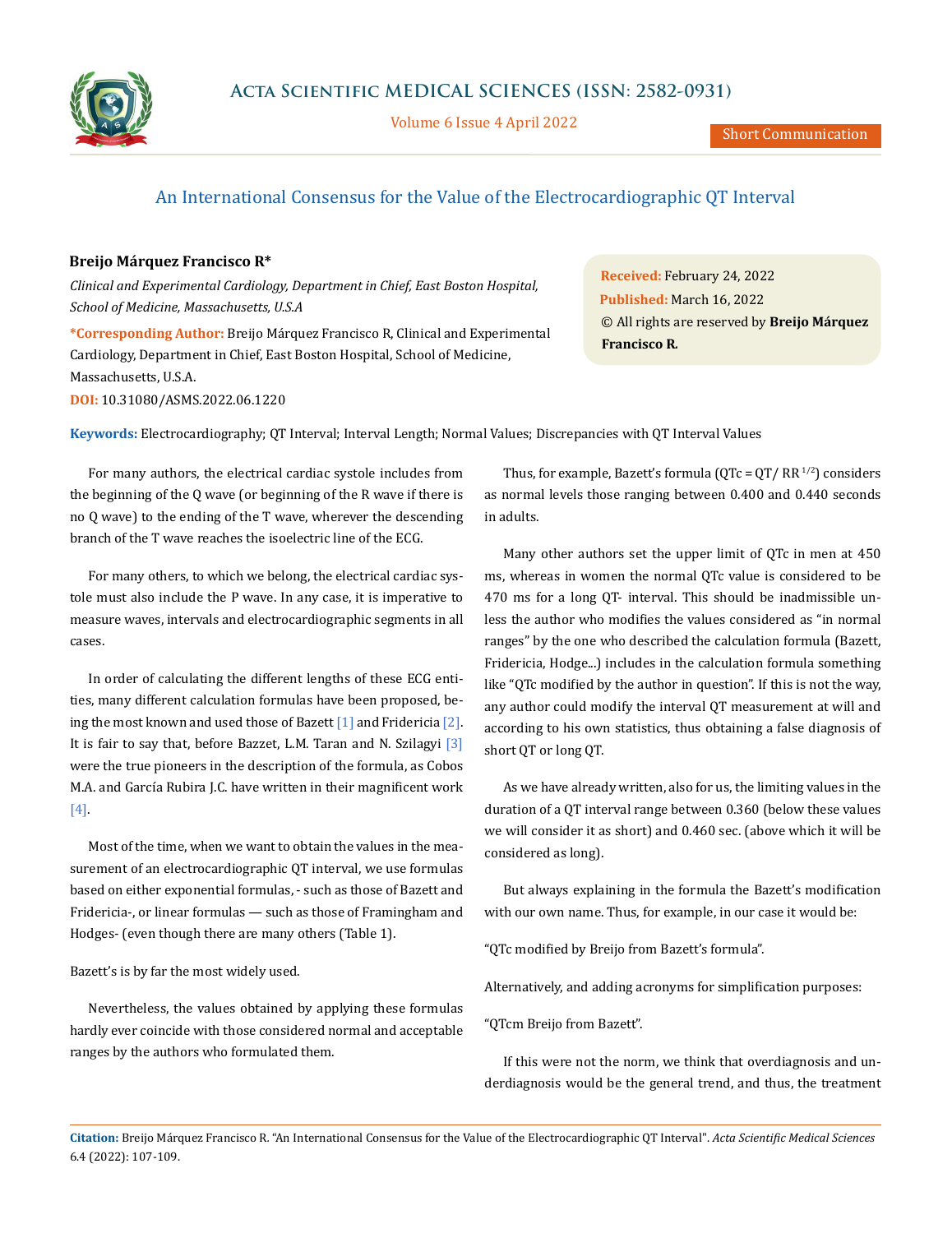of the bearer of such anomalies could be either overtreated or untreated; both situations can be harmful for the bearer of the anomaly.

In other words, we think that, when whatever author presents the results of QT interval measurement using the Bazett or Fridericia (or others) formula, he should always add the " surname" QT Bazett (or Fridericia) modified by the author himself whenever the measuring values obtained do not coincide with those considered normal by Bazett or Fridericia: i.e., between 0.400 and 0.440 milliseconds.

| Bazett OTc = OT / $(RR)$ <sup>1</sup> / <sub>2</sub> |
|------------------------------------------------------|
| Fridericia QTc = QT / (RR) $1/3$                     |
| Framingham $QTc = QT + 0.154(1 - RR)$                |
| Hodges $QTc = QT + 1.75$ (FC – 60)                   |
| Van de Water OTc = $0T-0.087$ (RR-1000)              |
| Matsunaga QTc = $log(600)$ QT / ( $log RR$ )         |
| Kawataki QTc = QT/RR(0,25)                           |
| Mayeda QTc = $QT/RR \times 0.604$                    |
| Larsen y Skulason OTc = $OT + 0.125$ (1—RR)          |
| Schlamowitz $QTc = QT + 0.205(1 - RR)$               |
| Wohlfart $QTc = QT + 1.23$ (FC-60)                   |
| Boudolas $QTc = QT + 2.0$ (FC-60)                    |

**Table 1:** Different methods for calculating the corrected interval QT value.

Taken from MSc. Dr. Elibet Chávez González [5].

Within the extensive review that this author has made throughout his career, the diagram that best adapts to consider a QT interval as long or short is the "Boston Diagram", in which the QT value and the heart rate are correlated (Figure 1).





Either the presence of a short QT interval (< 0.360 sec) or a long QT interval (> 0.440 sec) is capable of producing very serious health cardiac alterations for the bearer, the worst being sudden cardiac death. According to our own experience and that of many other authors, only with a difference of 0.10 seconds, the QT interval length could be short or long; and this difference could mean neither more nor less than a possible sudden death.

Therefore, we emphasize the inexcusable need for an international standardization of criteria to unanimously distinguish when the length of the QT interval is or is not altered: The values need to be at all times well agreed upon and with the same criteria for all physicians at the time of measuring an electrocardiographic QT interval.

Although sex may have an influence when considering a QT interval as long, we affirm that any QT interval equal to or greater than 0.450 seconds should be studied in depth without ruling out at any time the possibility that the individual undergoing analysis of his cardiac disorders may present a "long QT condition".

In the same way, when we evaluate a short QT interval length, it should always be taken into account and be susceptible to an indepth evaluation whenever the values obtained are equal to or less than 0.360seconds.

#### **Summarizing**

An international agreement on the limit values of the corrected QT interval, either the minimum or the maximum value, is absolutely indispensable for all cardiologists and physicians in general if the aim is to make an accurate diagnosis of QT interval disturbances and thus to prevent, as far as possible, the symptoms that these electrocardiographic disturbances can cause to the bearer patient with such disturbances. Especially the dreaded "sudden cardiac death".

### **Bibliography**

- 1. Bazett HC. "An analysis of the time-relations of electrocardiograms". *Heart* 7 (1920): 353-370.
- 2. Fridericia LS. "The duration of systole in an electrocardiogram in normal humans and in patients with heart disease". *Annals of Noninvasive Electrocardiology* (1920).
- 3. [Taran LM and Szilagyi N. "The duration of the electrical systole](https://pubmed.ncbi.nlm.nih.gov/20280672/) [\(QT\) in acute rheumatic carditis in children".](https://pubmed.ncbi.nlm.nih.gov/20280672/) *American Heart Journal* 33 (1947): 14-26.

**Citation:** Breijo Márquez Francisco R*.* "An International Consensus for the Value of the Electrocardiographic QT Interval". *Acta Scientific Medical Sciences*  6.4 (2022): 107-109.

108